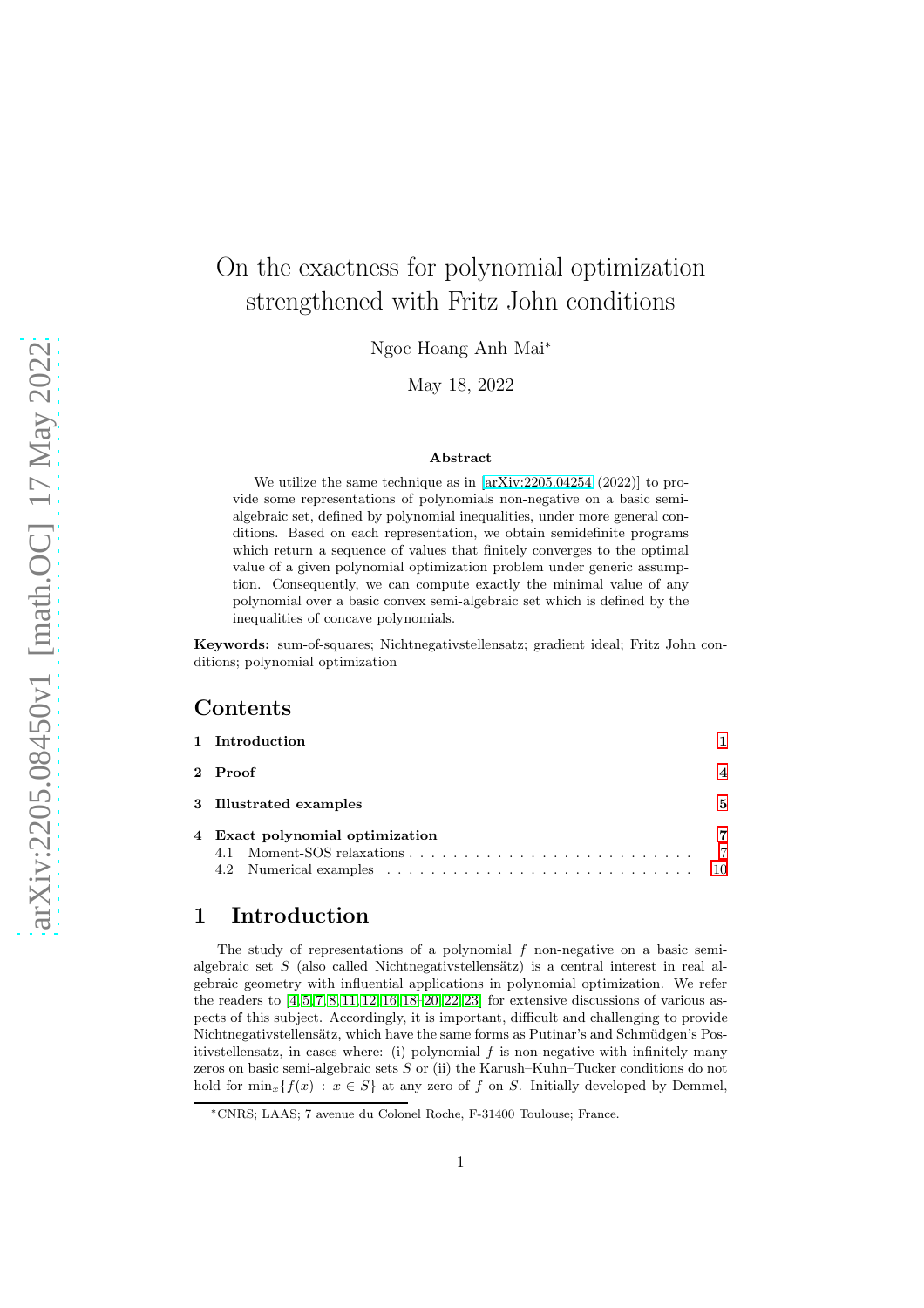Nie and Powers in their celebrated work [\[4\]](#page-10-0), the techniques in [\[9\]](#page-10-6) enable us to deal with above cases, and hence obtain exact semidefinite programs for a polynomial optimization problem in these cases. Roughly speaking, we utilize a variety  $V$ , generated by polynomials in the Fritz John conditions for  $\min_x \{f(x) : x \in S\}$ , whose intersection with  $S$  contains the zeros of  $f$ . It turns out that  $f$  has finitely many values on  $V$ , so has nice representations without denominator involving quadratic module and preordering associated with  $S \cap V$  under a generic condition. Following the same research line as in [\[9\]](#page-10-6) our main results in this paper based on this approach state some Nichtnegativstellensätz under more general conditions. In particular,  $f$  still has the representation involving preordering when f has finitely many values on the intersection  $V \cap S$  (instead of only V as above) under the more general condition.

Let  $\mathbb{R}[x]$  denote the ring of polynomials with real coefficients in the vector of variables x. Given  $f, g_1, \ldots, g_m \in \mathbb{R}[x]$ , consider polynomial optimization problem:

<span id="page-1-0"></span>
$$
f^* := \inf_{x \in S(g)} f(x),\tag{1}
$$

where  $S(g)$  is the basic semi-algebraic set associated with  $g = (g_1, \ldots, g_m)$  defined by

$$
S(g) := \{ x \in \mathbb{R}^n : g_j(x) \ge 0, j = 1, ..., m \}.
$$
 (2)

Given  $p \in \mathbb{R}[x]$ , we denote by  $\nabla p$  the gradient of p, i.e.,  $\nabla p = (\frac{\partial p}{\partial x_1}, \dots, \frac{\partial p}{\partial x_n})$ . We state in the following lemma the Fritz John conditions, which are equivalent to but different from the ones in [\[9,](#page-10-6) Lemma 1]:

<span id="page-1-1"></span>**Lemma 1.** Let  $f, g_1, \ldots, g_m \in \mathbb{R}[x]$ . If u is a local minimizer for problem [\(1\)](#page-1-0), then the Fritz John conditions hold for problem  $(1)$  at u, i.e., there exists a real vector  $(\lambda_0, \ldots, \lambda_m)$  such that

$$
\lambda_0^2 \nabla f(u) = \sum_{j=1}^m \lambda_j^2 \nabla g_j(u),
$$
  
\n
$$
\lambda_j^2 g_j(u) = 0, j = 1, ..., m,
$$
  
\n
$$
\sum_{j=1}^m \lambda_j^2 = 1.
$$
\n(3)

Denote by  $\Sigma^2[x]$  the cone of sum of squares of polynomials in  $\mathbb{R}[x]$ . Given  $g_1, \ldots, g_m \in$  $\mathbb{R}[x]$ , let  $Q(g)[x]$  be the quadratic module associated with  $g = (g_1, \ldots, g_m)$  defined by

$$
Q(g)[x] := \Sigma^{2}[x] + \sum_{j=1}^{m} g_{j} \Sigma^{2}[x].
$$
\n(4)

We say that  $S(g)$  satisfies the Archimedean condition if there exists  $R > 0$  such that  $R - x_1^2 - \cdots - x_n^2 \in Q(g)[x].$ 

Given  $g_1, \ldots, g_m \in \mathbb{R}[x]$ , with  $g = (g_1, \ldots, g_m)$ , let  $\Pi g$  be the vector of products of  $g_1, \ldots, g_m$  defined by

<span id="page-1-2"></span>
$$
\Pi g := (g^{\alpha})_{\alpha \in \{0,1\}^m \setminus \{0\}},\tag{5}
$$

where  $\alpha = (\alpha_1, \ldots, \alpha_m)$  and  $g^{\alpha} := g_1^{\alpha_1} \ldots g_m^{\alpha_m}$ . We call  $Q(\Pi g)[x]$  the preordering generated by g, denoted by  $P(g)[x]$ . Obviously, if  $m = 1$ , it holds that  $P(g)[x] =$  $Q(g)[x]$ .

Given  $h_1, \ldots, h_l$ , let  $V(h)$  be the variety generated by  $h = (h_1, \ldots, h_l)$  defined by

$$
V(h) := \{x \in \mathbb{R}^n : h_j(x) = 0, j = 1, ..., l\}.
$$
 (6)

and let  $I(h)[x]$  be the ideal generated by h defined by

$$
I(h)[x] := \sum_{j=1}^{l} h_j \mathbb{R}[x].
$$
 (7)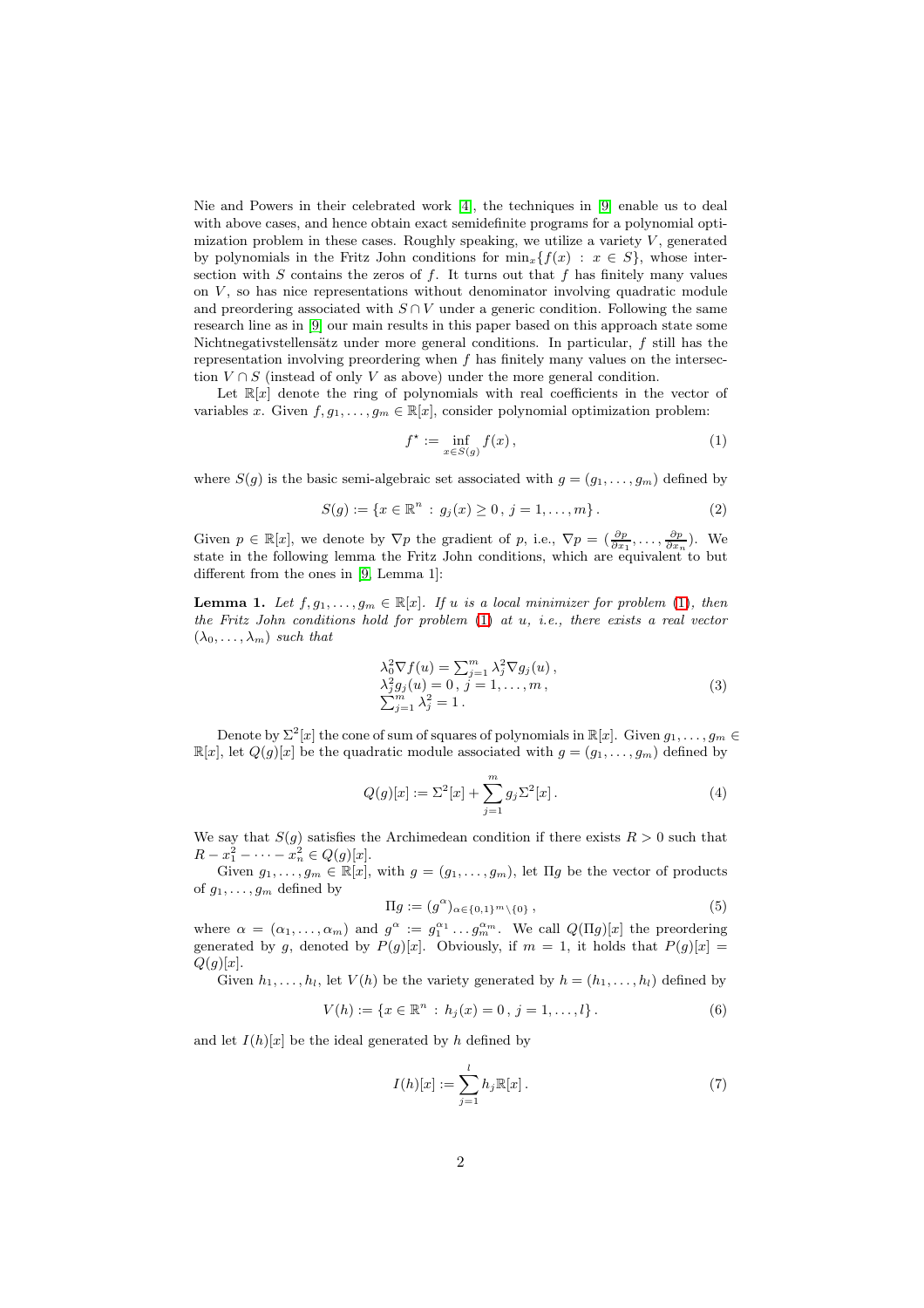Given  $g_1, \ldots, g_m \in \mathbb{R}[x]$ , let  $\varphi^g : \mathbb{R}^n \to \mathbb{R}^{(n+m)\times m}$  be a function associated with  $g = (g_1, \ldots, g_m)$  defined by

$$
\varphi^g(x) = \begin{bmatrix} \nabla g_1(x) & \dots & \nabla g_m(x) \\ g_1(x) & \dots & 0 \\ \vdots & \dots & \vdots \\ 0 & \dots & g_m(x) \end{bmatrix} . \tag{8}
$$

Given a real matrix A, we denote by  $rank(A)$  the largest number of columns of A which are not linearly dependent over R. We say that a set  $\Omega$  is finite if its cardinal number is a non-negative integer. Let  $C(g)$  be the set of critical points associated with g defined by

<span id="page-2-0"></span>
$$
C(g) := \{ x \in \mathbb{R}^n : \operatorname{rank}(\varphi^g(x)) < m \}.
$$

In the following theorem, we recall the main representation in [\[9,](#page-10-6) Theorem 1] :

<span id="page-2-5"></span>**Theorem 1.** Let  $f, g_1, \ldots, g_m \in \mathbb{R}[x]$ . Assume that f is non-negative on  $S(g)$  with  $g := (g_1, \ldots, g_m)$  and  $f(C(g))$  is finite. Then there exists  $q \in P(g)[x, \overline{\lambda}]$  such that  $f - q$ vanishes on  $V(h_{FJ})$ , where  $\widetilde{\lambda}:=(\lambda_0,\ldots,\lambda_m)$  and

$$
h_{FJ} := (\lambda_0 \nabla f - \sum_{j=1}^m \lambda_j \nabla g_j, \lambda_1 g_1, \dots, \lambda_m g_m, 1 - \sum_{j=0}^m \lambda_j^2).
$$
 (9)

Moreover, if  $S(g)$  satisfies the Archimedean condition, we can take  $q \in Q(g)[x, \overline{\lambda}]$ .

We state the first main result in the following theorem:

<span id="page-2-1"></span>**Theorem 2.** Let  $f, g_1, \ldots, g_m \in \mathbb{R}[x]$ . Assume that f is non-negative on  $S(g)$  with  $g := (g_1, \ldots, g_m)$  and  $f(C(g) \cap S(g))$  is finite. Then there exists  $q \in P(g)[x, \overline{\lambda}]$  such that  $f - q$  vanishes on  $(S(g) \times \mathbb{R}^{m+1}) \cap V(h_{FJ})$ , where  $\bar{\lambda} := (\lambda_0, \dots, \lambda_m)$  and  $h_{FJ}$  is defined as in [\(9\)](#page-2-0). Moreover, if  $S(q)$  satisfies the Archimedean condition, we can take  $q \in Q(g)[x, \bar{\lambda}].$ 

The proof of Theorem [2](#page-2-1) is postponed to Section [2.](#page-3-0)

Given a real matrix A, we denote by  $\text{rank}^+(A)$  the largest number of columns of A whose convex hull over  $\mathbb R$  has no zeros. Let  $C^+(g)$  be the set of critical points associated with  $q$  defined by

<span id="page-2-3"></span>
$$
C^+(g) := \{ x \in \mathbb{R}^n : \text{rank}^+(\varphi^g(x)) < m \}.
$$

We state the second main result in the following theorem:

<span id="page-2-2"></span>**Theorem 3.** Let  $f, g_1, \ldots, g_m \in \mathbb{R}[x]$ . Assume that f is non-negative on  $S(g)$  with  $g := (g_1, \ldots, g_m)$  and  $f(C^+(g))$  is finite. Then there exists  $q \in P(g)[x, \overline{\lambda}]$  such that  $f - q$  vanishes on  $V(h_{FJ}^+)$ , where  $\bar{\lambda} := (\lambda_0, \dots, \lambda_m)$  and

$$
h_{FJ}^+ := (\lambda_0^2 \nabla f - \sum_{j=1}^m \lambda_j^2 \nabla g_j, \lambda_1^2 g_1, \dots, \lambda_m^2 g_m, 1 - \sum_{j=0}^m \lambda_j^2).
$$
 (10)

Moreover, if  $S(q)$  satisfies the Archimedean condition, we can take  $q \in Q(q)[x,\overline{\lambda}]$ .

Proof. To prove Theorem [3,](#page-2-2) we do similarly to the proof of [\[9,](#page-10-6) Theorem 1] by replacing  $C(g)$  and  $h_{FJ}$  in [\[9,](#page-10-6) Section 2.2] with  $C^+(g)$  and  $h_{FJ}^+$ , respectively. Note that the equality  $C^+(g) = \pi(V(h_{\text{FJ}}^+) \cap {\lambda_0 = 0})$  follows thanks to the following equivalences:

 $x \in C^+(g)$  $\Leftrightarrow$  rank<sup>+</sup>( $\varphi^g(x)$ ) < m  $\Leftrightarrow$   $\exists \lambda \in \mathbb{R}^m : \sum_{j=1}^m \lambda_j^2 = 1, \sum_{j=1}^m \lambda_j^2 \nabla g_j(x) = 0, \lambda_j^2 g_j = 0$  $\Leftrightarrow$   $\exists \bar{\lambda} \in \mathbb{R}^{m+1} : \sum_{j=0}^{m} \lambda_j^2 = 1, \lambda_0 = 0, \lambda_0^2 \nabla f(x) = \sum_{j=1}^{m} \lambda_j^2 \nabla g_j(x), \lambda_j^2 g_j = 0$  $\Leftrightarrow \quad \exists \bar{\lambda} \in \mathbb{R}^{m+1} : (x, \bar{\lambda}) \in V(h_{\mathrm{FJ}}^{+}) \cap \{\lambda_{0} = 0\}$  $\Leftrightarrow x \in \pi(V(h_{\text{FJ}}^+) \cap {\lambda_0 = 0}).$ 

<span id="page-2-4"></span>(11)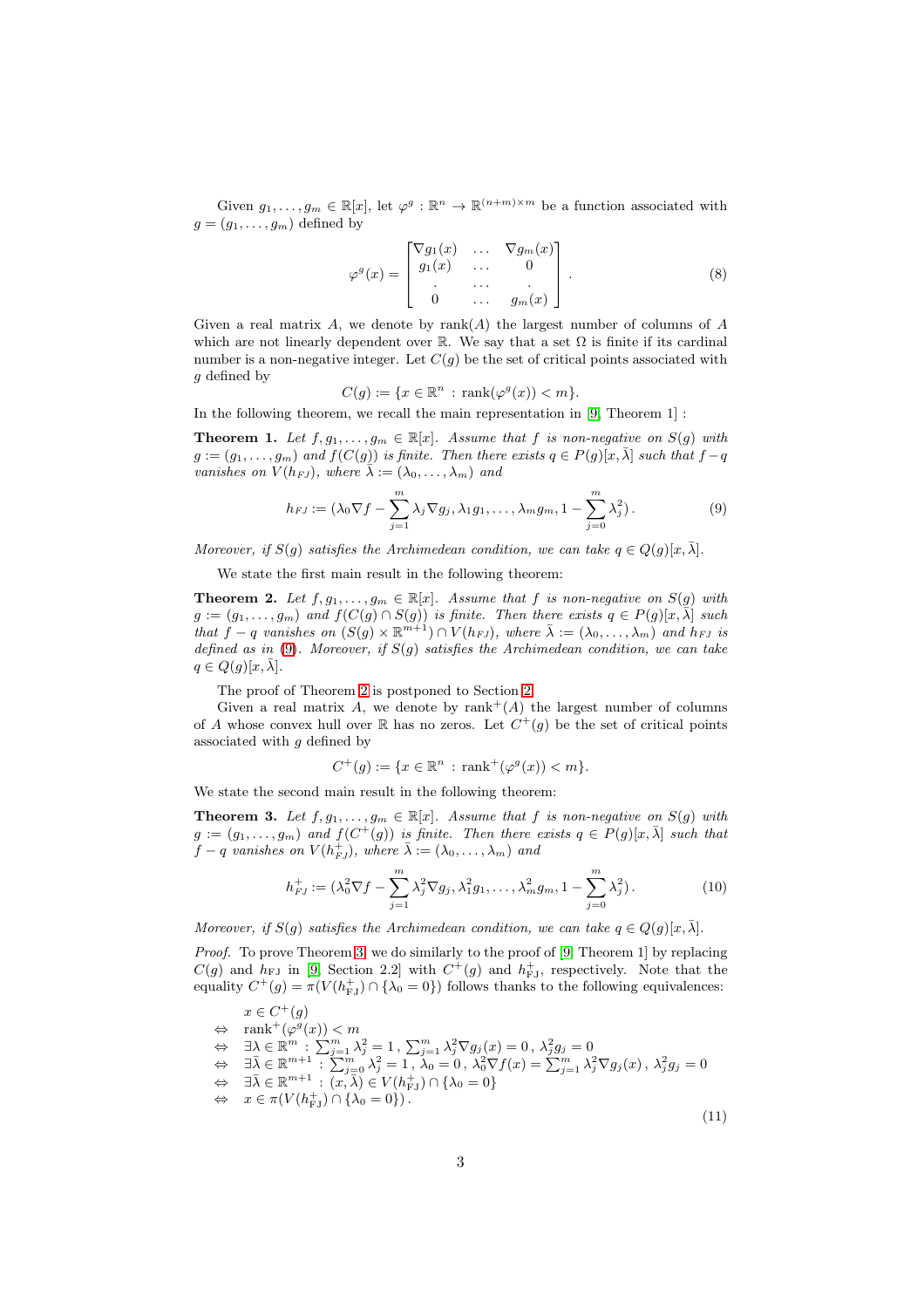Moreover, the Lagrangian function becomes  $L(x, \bar{\lambda}) = f(x) + \sum_{j=1}^{m} \left(\frac{\lambda_j}{\lambda_0}\right)^2 g_j(x)$ .

We state the third main result in the following theorem:

<span id="page-3-1"></span>**Theorem 4.** Let  $f, g_1, \ldots, g_m \in \mathbb{R}[x]$ . Assume that f is non-negative on  $S(g)$  with  $g := (g_1, \ldots, g_m)$  and  $f(C^+(g) \cap S(g))$  is finite. Then there exists  $q \in P(g)[x, \overline{\lambda}]$  such that  $f - q$  vanishes on  $S(g) \cap V(h_{FJ}^+),$  where  $\bar{\lambda} := (\lambda_0, \ldots, \lambda_m)$  and  $h_{FJ}^+$  is defined as in [\(10\)](#page-2-3). Moreover, if  $S(g)$  satisfies the Archimedean condition, we can take  $q \in Q(g)[x, \overline{\lambda}]$ .

*Proof.* The proof is processed similarly to the one of Theorem [2](#page-2-1) by replacing  $C(g)$  and  $h_{\text{FJ}}$  in [\[9,](#page-10-6) Section 2.2] with  $C^+(g)$  and  $h_{\text{FJ}}^+$ , respectively. П

**Remark 1.** Since  $C(g) \cap S(g)$ ,  $C^+(g)$  and  $C^+(g) \cap S(g)$  are subsets of  $C(g)$ , the assumptions of Theorems [2,](#page-2-1) [3](#page-2-2) and [4](#page-3-1) that  $f(C(g) \cap S(g))$ ,  $f(C^+(g))$  and  $f(C^+(g) \cap S(g))$ are finite hold generically thanks to [\[9,](#page-10-6) Theorem 2], respectively.

The paper is organized as follows: Section [2](#page-3-0) is mostly to prove Theorem [2.](#page-2-1) We give in Section [3](#page-4-0) some illustrated examples for Theorems [2](#page-2-1) and [3.](#page-2-2) Section [4](#page-6-0) is to present the application of our results in computing exactly the optimal value for a polynomial optimization problem.

#### <span id="page-3-0"></span>2 Proof

We use the same notation as in [\[9\]](#page-10-6) throughout this section. We generalize [\[9,](#page-10-6) Lemma 10] in the following lemma:

<span id="page-3-2"></span>**Lemma 2.** Let  $f \in \mathbb{R}[x]$ , let W be a complex variety generated by finitely many polynomials in  $\mathbb{R}[x]$ , and let A be a semi-algebraic subset of  $\mathbb{R}^n$ . Assume that  $f(A \cap$ W) is finite. Then there exist a finite sequence of subsets  $W_1, \ldots, W_r$  such that the following conditions hold:

- 1.  $W_1, \ldots, W_r$  are pairwise disjoint complex varieties generated by finitely many polynomials in  $\mathbb{R}[x]$ ;
- 2. for  $j = 1, \ldots, r$ ,  $W_j \subset W$  and f is constant on  $W_j$ ;
- 3.  $(W_1 \cup \cdots \cup W_r) \cap A = W \cap A$ .

The proof of Lemma [2](#page-3-2) is similar to the one of [\[9,](#page-10-6) Lemma 10] since we only need to replace  $\mathbb{R}^n$  in the proof of [\[9,](#page-10-6) Lemma 10] with A.

The following lemma is based on [\[4,](#page-10-0) Lemma 3.3]:

<span id="page-3-3"></span>**Lemma 3.** Let  $f, g_1, \ldots, g_m \in \mathbb{R}[x]$ . Assume that  $f(C(g))$  with  $g := (g_1, \ldots, g_m)$  is finite. Let  $h_{FJ}$  be defined as in [\(9\)](#page-2-0). Let W be a semi-algebraically path connected component of  $(S(g) \times \mathbb{R}^{m+1}) \cap V(h_{FJ})$ . Then f is constant on W.

*Proof.* The proof is similar to the one of [\[9,](#page-10-6) Lemma 13]. When proving that  $\tau \mapsto$  $f(x(\tau))$  is constant on  $[a_i, b_i]$ , we note that

$$
f(S(g) \cap C(g)) = f(S(g) \cap \pi(V(h_{FJ}) \cap {\lambda_0 = 0}))
$$
\n(12)

is finite since  $f(S(g) \cap \pi(V(h_{FJ}) \cap {\lambda_0 = 0}) \supset f(x([\tau_1, \tau_2]))$ , which is due to the fact that

$$
S(g) \cap \pi(V(h_{\text{FJ}}) \cap {\lambda_0 = 0}) = \pi((S(g) \times \mathbb{R}^{m+1}) \cap V(h_{\text{FJ}}) \cap {\lambda_0 = 0})
$$
  

$$
\supset \pi(W \cap {\lambda_0 = 0}) \supset \pi([\tau_1, \tau_2]).
$$
 (13)

 $\Box$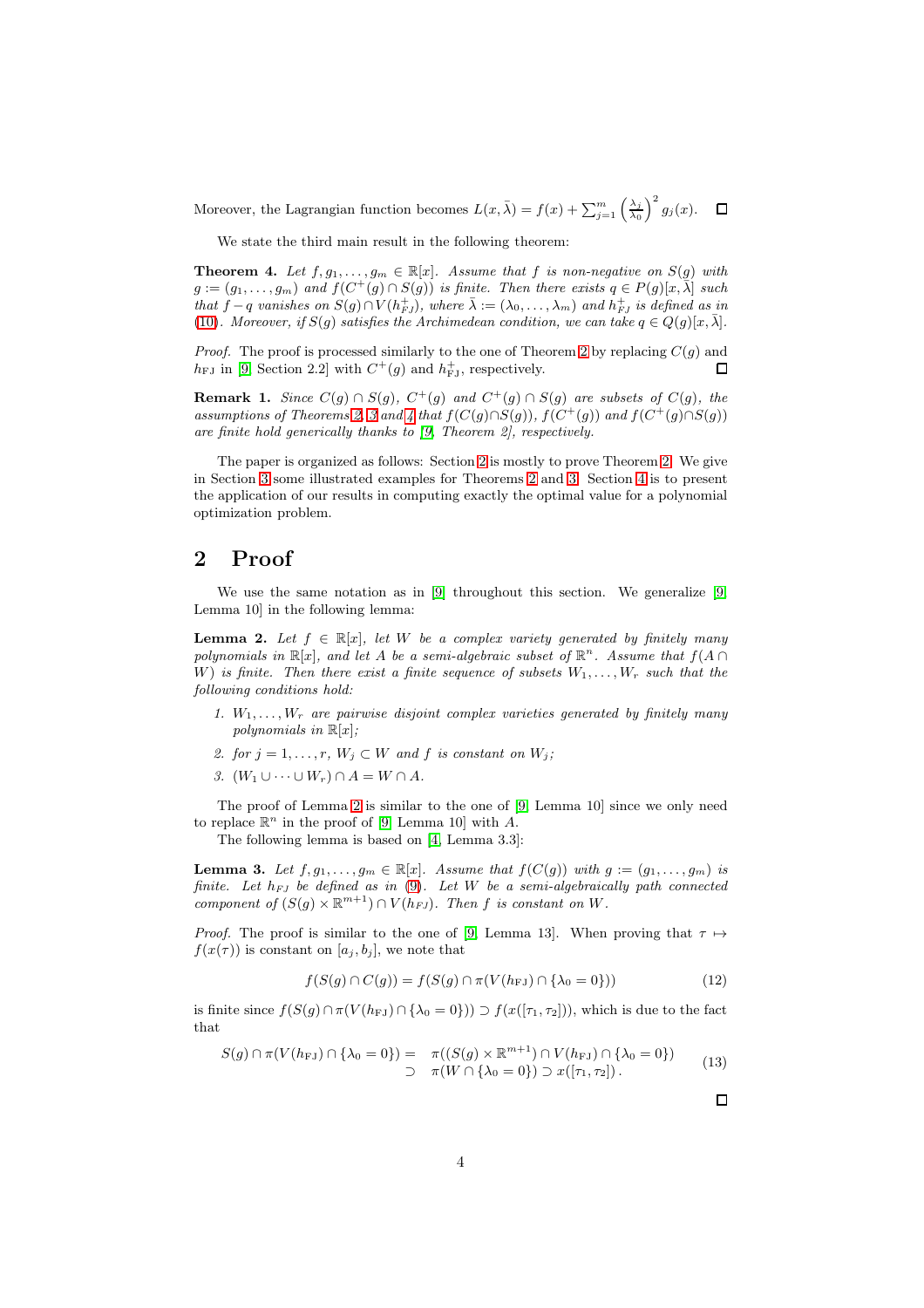#### Proof of Theorem [2](#page-2-1)

*Proof.* Using [\[9,](#page-10-6) Lemma 8], we decompose  $(S(g) \times \mathbb{R}^{m+1}) \cap V(h_{FJ})$  into semi-algebraically path connected components:  $Z_1, \ldots, Z_s$ . Lemma [3](#page-3-3) shows that f is constant on  $Z_i$ . Thus  $f((S(g) \times \mathbb{R}^{m+1}) \cap V(h_{FJ}))$  is finite. Observe that  $(S(g) \times \mathbb{R}^{m+1}) \cap V(h_{FJ}) =$  $(S(g) \times \mathbb{R}^{m+1}) \cap V_{\mathbb{C}}(h_{FJ})$ . By using Lemma [2,](#page-3-2) we obtain a finite sequence of subsets  $W_1, \ldots, W_r$  such that the following conditions hold:

- $W_1, \ldots, W_r$  are pairwise disjoint complex varieties generated by finitely many polynomials in  $\mathbb{R}[x,\lambda];$
- for  $j = 1, \ldots, r$ ,  $W_j \subset V_{\mathbb{C}}(h_{FJ})$  and f is constant on  $W_j$ ;
- $(W_1 \cup \cdots \cup W_r) \cap (S(g) \times \mathbb{R}^{m+1}) = V_{\mathbb{C}}(h_{\text{FJ}}) \cap (S(g) \times \mathbb{R}^{m+1}) = (S(g) \times \mathbb{R}^{m+1}) \cap$  $V(h_{\rm FJ}).$

Let D be the union of  $W_1, \ldots, W_r$ . Let  $b = 1 - \lambda_0^2 - \cdots - \lambda_m^2$ . From this, [\[9,](#page-10-6) Lemma 11] yields that there exists  $p \in P(g, b)[x, \overline{\lambda}]$  such that  $f - p$  vanishes on  $D \cap \mathbb{R}^{n+m+1} \supset (S(g) \times \mathbb{R}^{m+1}) \cap V(h_{FJ})$ . We write

$$
p = \sum_{\alpha \in \{0,1\}^m} \sigma_{\alpha} g^{\alpha} + b \sum_{\beta \in \{0,1\}^m} \psi_{\beta} g^{\beta}, \qquad (14)
$$

for some  $\sigma_{\alpha}, \psi_{\beta} \in \Sigma^2[x, \bar{\lambda}]$ . Let  $q = \sum_{\alpha \in \{0,1\}^m} \sigma_{\alpha} g^{\alpha} \in P(g)[x, \bar{\lambda}]$ . Since  $b = 0$  on  $V(h_{\text{FJ}})$ , it holds that  $f = p = q$  on  $(S(g) \times \mathbb{R}^{m+1}) \cap V(h_{\text{FJ}})$ .

Assume that  $S(g)$  satisfies the Archimedean condition. Then there exists  $R > 0$ such that  $g_{m+1} = R - x_1^2 - \cdots - x_n^2 \in Q(g)[x]$ . It implies that  $S(g, b)$  with  $b =$  $1 - \lambda_0^2 - \cdots - \lambda_m^2$  satisfies the Archimedean condition. This is due to the fact that

$$
(R+1) - x_1^2 - \dots - x_n^2 - \lambda_0^2 - \dots - \lambda_m^2 = b + g_{m+1} \in Q(g, b)[x, \bar{\lambda}].
$$
 (15)

From this, [\[9,](#page-10-6) Lemma 11] shows that there exists  $p \in Q(q, b)[x, \overline{\lambda}]$  such that  $f - p$ vanishes on  $D \cap \mathbb{R}^{n+m+1} \supset (S(g) \times \mathbb{R}^{m+1}) \cap V(h_{FJ})$ . We write

$$
p = \sigma_0 + \sum_{j=1}^{m} \sigma_j g_j + b \sigma_{m+1} \,, \tag{16}
$$

for some  $\sigma_j \in \Sigma^2[x, \bar{\lambda}]$ . Let  $q = \sigma_0 + \sum_{j=1}^m \sigma_j g_j \in Q(g)[x, \bar{\lambda}]$ . Since  $b = 0$  on  $V(h_{FJ})$ ,  $f = p = q$  on  $(S(g) \times \mathbb{R}^{m+1}) \cap V(h_{FJ})$ . This completes the proof.

### <span id="page-4-0"></span>3 Illustrated examples

In this section, we illustrate our Nichtnegativstellensätz stated in Theorems [2,](#page-2-1) [4](#page-3-1) and [3](#page-2-2) with several explicit examples. The following lemma shows a case where  $S(g)$ is convex and  $C^+(g)$  is empty:

<span id="page-4-1"></span>**Lemma 4.** Let  $g = (g_1, \ldots, g_m)$  with  $g_j \in \mathbb{R}[x]$ . Assume that each  $g_j$  is concave and  $S(g)$  has nonempty interior. Then  $S(g)$  is convex and  $C^+(g) = \emptyset$ .

*Proof.* It is a simple matter to prove that  $S(g)$  is convex. Assume by contradiction that there is  $x \in C^+(g) \cap S(g)$ . Since  $x \in C^+(g)$ , by [\(11\)](#page-2-4), there exists  $\lambda \in \mathbb{R}^m \setminus \{0\}$ such that  $\sum_{j=1}^m \lambda_j^2 \nabla g_j(x) = 0$  and  $\lambda_j^2 g_j = 0$ . Set  $G(x) = \sum_{j=1}^m \lambda_j^2 g_j(x)$ . Then G is concave since all  $g_j$  is concave. In addition,  $\nabla G(x) = 0$  yields that  $G(x) = 0$  is the maximal value of G. Let a be in the interior of  $S(g)$ . Then  $0 \ge G(a) = \sum_{j=1}^{m} \lambda_j^2 g_j(a)$ implies that  $\lambda_1 = \cdots = \lambda_m = 0$  since all  $g_j(a)$  are positive. This contradicts  $\lambda \neq 0$ , and hence it holds that  $C^+(g) = \emptyset$ .

The following lemma is a consequence of Lemma [4](#page-4-1) and Theorem [3:](#page-2-2)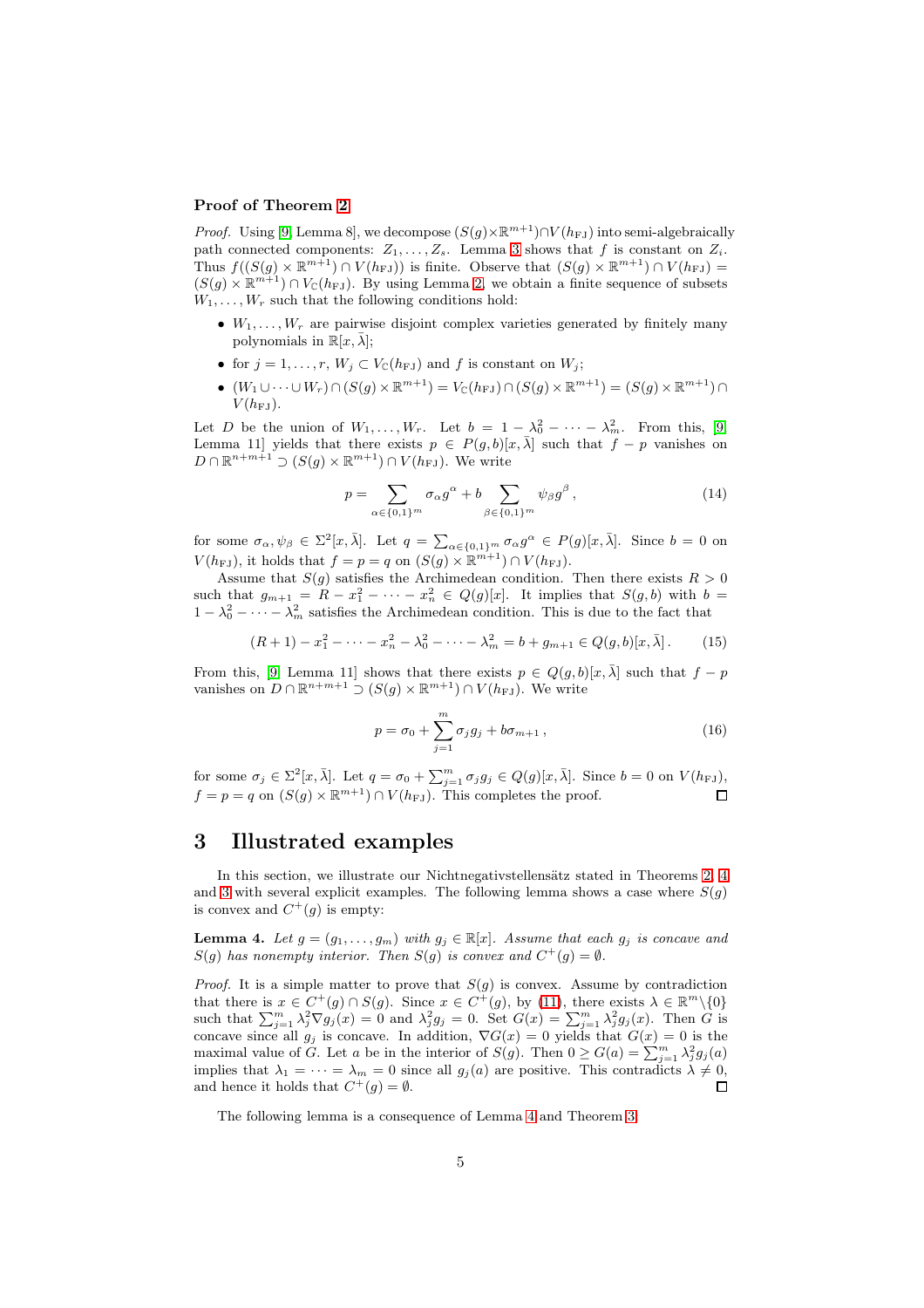<span id="page-5-0"></span>**Lemma 5.** Let  $f, g_1, \ldots, g_m \in \mathbb{R}[x]$ . Assume that f is non-negative on  $S(g)$  with  $g := (g_1, \ldots, g_m)$ , each  $g_j$  is concave and  $S(g)$  has nonempty interior. Then  $S(g)$  is convex and there exists  $q \in P(g)[x,\overline{\lambda}]$  such that  $f-q$  vanishes on  $V(h_{FJ}^+)$ , where  $\overline{\lambda} :=$  $(\lambda_0, \ldots, \lambda_m)$  and  $h_{FJ}^+$  is defined as in [\(10\)](#page-2-3). Moreover, if  $S(g)$  satisfies the Archimedean condition, we can take  $q \in Q(g)[x, \overline{\lambda}].$ 

To illustrate the representations in Lemma [5,](#page-5-0) see [\[9,](#page-10-6) Examples 6, 7 and 8]. Note that if  $C(g) = \emptyset$ , then so is  $C^+(g)$  since  $C^+(g) \subset C(g)$ .

Contrary to Lemma [5,](#page-5-0) the following example shows the representation of any polynomial non-negative on a non-convex semi-algebraic set  $S(g)$ :

<span id="page-5-1"></span>**Example 1.** Consider the problem [\(1\)](#page-1-0) with  $n = 2$ ,  $m = 3$  and  $g = (g_1, g_2, g_3)$  $(x_1+1, 1-x_2^2, 1-(x_1-1)^2-x_2^2)$ . Then  $S(g)$  is non-convex since it contains all points in the hypercube  $[-1, 1]^2$  but not in the open ball of center  $(1, 0)$  with unit radius. The condition rank<sup>+</sup> $(\varphi^g(x))$  < m can be expressed as

$$
\begin{cases} \exists \lambda \in \mathbb{R}_+^3 \setminus \{0\} : \sum_{j=1}^3 \lambda_j \nabla g_j(x) = \lambda_1 \begin{bmatrix} 1 \\ 0 \end{bmatrix} + \lambda_2 \begin{bmatrix} 0 \\ -2x_2 \end{bmatrix} + \lambda_3 \begin{bmatrix} 2(x_1 - 1) \\ -2x_2 \end{bmatrix} = 0, \\ \lambda_1 g_1(x) = \lambda_1 (x_1 + 1) = 0, \\ \lambda_3 g_3(x) = \lambda_3 (1 - (x_1 - 1)^2 - x_2^2) = 0. \end{cases}
$$

(17) It implies that  $\lambda_1 = 0$  or  $x_1 = -1$ . If  $\lambda_1 = 0$ ,  $2\lambda_3(x_1 - 1) = 0$  which gives  $\lambda_3 = 0$ or  $x_1 = 1$ . If  $\lambda_1 = \lambda_3 = 0$ ,  $\lambda_2 \neq 0$  which implies  $-2x_2 = 0$  and  $1 - x_2^2 = 0$ , hence this is impossible. If  $\lambda_1 = 0$  and  $x_1 = 1$ , then  $-2(\lambda_2 + \lambda_3)x_2 = 0$  and  $\lambda_2(1 - x_2^2) =$  $\lambda_3(1-x_2^2)=0$ . If  $\lambda_1=0$ ,  $x_1=1$  and  $x_2=0$ , then  $\lambda_2=\lambda_3=0$  which contradicts  $\lambda \neq 0$ . If  $\lambda_1 = 0$ ,  $x_1 = 1$  and  $\lambda_2 + \lambda_3 = 0$ , then  $\lambda_2 = \lambda_3 = 0$  (since  $\lambda_j \geq 0$ ) which also contradicts  $\lambda \neq 0$ . Thus we get  $x_1 = -1$ . Then  $\lambda_1 - 4\lambda_3 = 0$ ,  $-2(\lambda_2 + \lambda_3)x_2 = 0$ ,  $\lambda_2(1-x_2^2) = 0$  and  $\lambda_3(-3-x_2^2) = 0$ . It implies  $\lambda_3 = 0$ , so  $\lambda_1 = 0$ ,  $\lambda_2 x_2 = 0$  and  $\lambda_2(1-x_2^2)=0$ . Since  $\lambda_1=\lambda_3=0$ , we obtain  $\lambda_2>0$  which gives  $x_2=0=1-x_2^2$ . This is impossible, hence  $C^+(g) = \emptyset$  which implies that  $f(C^+(g)) = \emptyset$ . By Theorem [3,](#page-2-2) if f is non-negative on  $S(g)$ , there exists  $q \in P(g)[x,\overline{\lambda}]$  and  $f - q$  vanishes on  $V(h_{FJ}^+)$ .

In the following example, we reconsider [\[9,](#page-10-6) Example 10] which the previous result (Theorem [1\)](#page-2-5) is inapplicable to but the the new one (Theorem [2\)](#page-2-1) is applicable to:

**Example 2.** Consider the problem [\(1\)](#page-1-0) with  $n = 2$ ,  $m = 2$ ,  $f = x_1 + x_2$  and  $g =$  $(-x_1^2, -x_2^2)$ . Then we get  $f^* = 0$ ,  $S(g) = \{(0, 0)\}$  and  $(0, 0)$  is the unique global minimizer for this problem. We get  $C(g) = \{(t, 0), (0, t) : t \in \mathbb{R}\}\$  which gives that  $f(C(g)) = \mathbb{R}$  is infinite. However  $C(g) \cap S(g) = \{(0,0)\}\$ implies  $f(C(g) \cap S(g)) = \{0\}$ is finite. Let  $h_{FJ}$  be as in [\(9\)](#page-2-0). Then

 $V(h_{FJ}) = \{(t, 0, 0, 0, \pm 1), (0, t, 0, \pm 1, 0), (0, 0, 0, \cos t, \sin t) : t \in \mathbb{R}\}.$  (18)

By Theorem [2,](#page-2-1) there exists  $q \in P(g)[x, \bar{\lambda}]$  such that  $f - q$  vanishes on

$$
(S(g) \times \mathbb{R}^{m+1}) \cap V(h_{FJ}) = \{ (0, 0, 0, \cos t, \sin t) : t \in \mathbb{R} \}.
$$
 (19)

It is not hard to take  $q=0$ .

The following lemma shows a case where  $C^+(g)$  is a singleton:

<span id="page-5-2"></span>Example 3. Consider the problem [\(1\)](#page-1-0) with  $n = 2$ ,  $m = 3$ ,  $f = x_1 - 1$  and  $g =$  $(g_1, g_2, g_3) = (x_1, x_2, (x_1 - 1)^3 - x_2)$ . It is easy to check that  $S(g)$  is non-convex and  $f^* = 0$ . Moreover, the point  $(1,0)$  is the unique global minimizer for this problem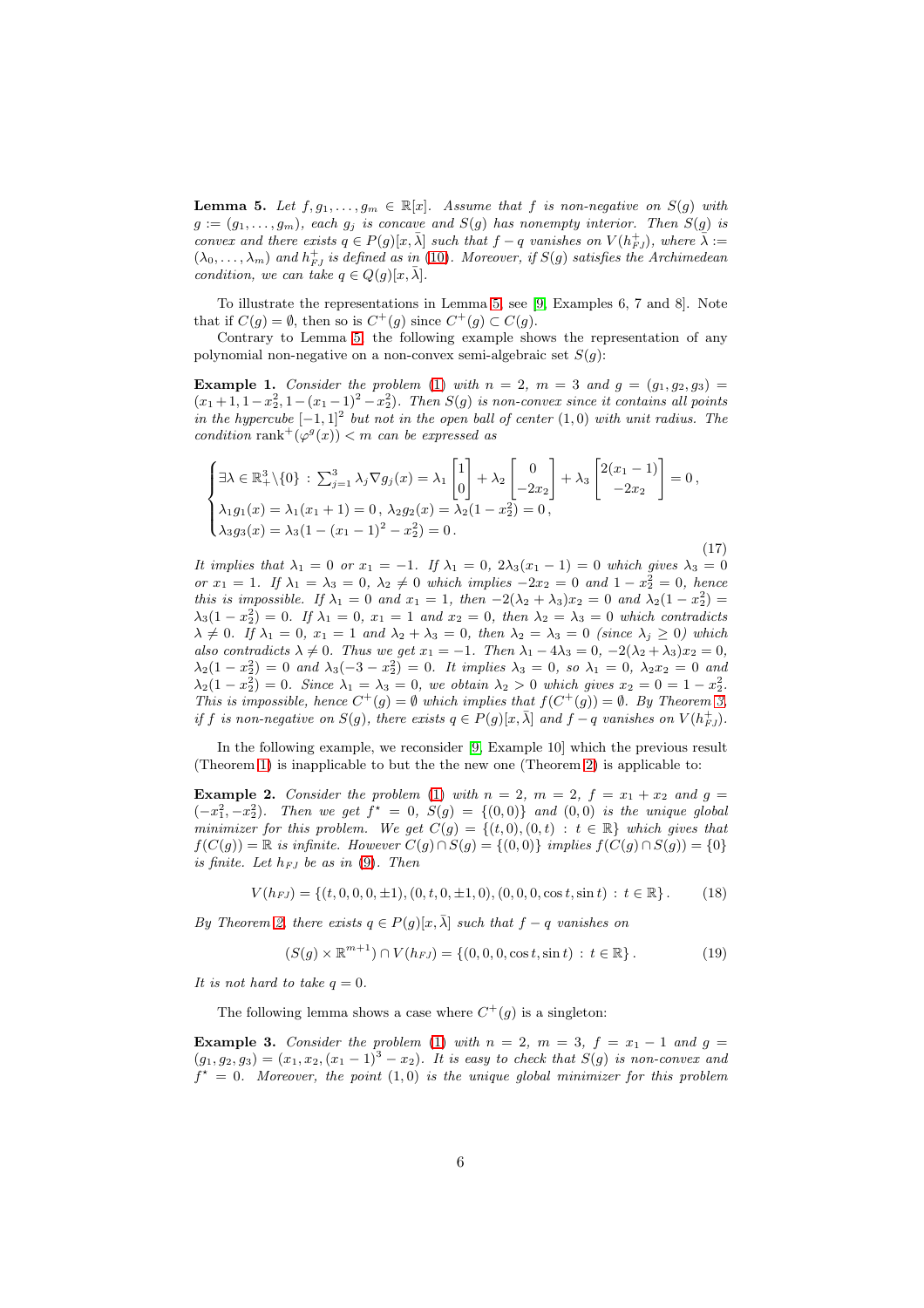and Karush–Kuhn–Tucker conditions do not hold for [\(1\)](#page-1-0) at this point. The condition rank<sup>+</sup>( $\varphi^{g}(x)$ )  $< m$  can be expressed as

$$
\begin{cases} \exists \lambda \in \mathbb{R}_+^3 \setminus \{0\} : \sum_{j=1}^3 \lambda_j \nabla g_j(x) = \lambda_1 \begin{bmatrix} 1 \\ 0 \end{bmatrix} + \lambda_2 \begin{bmatrix} 0 \\ 1 \end{bmatrix} + \lambda_3 \begin{bmatrix} 3(x_1 - 1)^2 \\ -1 \end{bmatrix} = 0, \\ \lambda_1 g_1(x) = \lambda_1 x_1 = 0, \ \lambda_2 g_2(x) = \lambda_2 x_2 = 0, \ \lambda_3 g_3(x) = \lambda_3 ((x_1 - 1)^3 - x_2) = 0. \end{cases}
$$
(20)

It implies that  $\lambda_3 = \lambda_2$  so  $\lambda_1 + 3\lambda_2(x_1-1)^2 = 0$ . It follows that  $\lambda_1 = 0$  and  $\lambda_2(x_1-1) =$ 0. If  $\lambda_2 = 0$ , then  $\lambda = 0$ , hence this is impossible. Thus we get  $\lambda_2 > 0$  which gives  $x_1 = 1$  and  $x_2 = 0$ . Thus  $C^+(g) = \{(1,0)\}\$ is a singleton then so is  $f(C^+(g))$ . From this, Theorem [3](#page-2-2) shows that there exists  $q \in P(g)[x, \bar{\lambda}]$  with  $\bar{\lambda} = (\lambda_0, \lambda_1)$  such that  $f - q$ vanishes on  $V(h_{FJ}^+)$  with  $h_{FJ}^+$  defined as in [\(10\)](#page-2-3), namely

$$
h_{FJ}^{+} = (\lambda_0^2 \begin{bmatrix} 1 \\ 0 \end{bmatrix} - \lambda_1^2 \begin{bmatrix} 1 \\ 0 \end{bmatrix} - \lambda_2^2 \begin{bmatrix} 0 \\ 1 \end{bmatrix} - \lambda_3^2 \begin{bmatrix} 3(x_1 - 1)^2 \\ -1 \end{bmatrix},
$$
  

$$
\lambda_1^2 x_1, \lambda_2^2 x_2, \lambda_3^2 ((x_1 - 1)^3 - x_2), 1 - \sum_{j=0}^3 \lambda_j^2).
$$
 (21)

Let  $(x, \bar{\lambda}) \in V(h_{FJ}^+)$ . We get  $\lambda_3^2 = \lambda_2^2$ , so  $\lambda_0^2 - \lambda_1^2 - 3\lambda_2^2(x_1 - 1)^2 = 0$  and  $\lambda_1^2 x_1 =$  $\lambda_2^2 x_2 = \lambda_2^2 ((x_1 - 1)^3 - x_2) = 0$ . If  $\lambda_2 = 0$ , then  $\lambda_0^2 = \lambda_1^2 = \frac{1}{2}$  and  $x_1 = 0$ . If  $\lambda_2 \neq 0$ , then  $x_2 = 0$ ,  $x_1 = 1$  and  $\lambda_1 = \lambda_0 = 0$  which gives  $\lambda_2^2 = \lambda_3^2 = \frac{1}{2}$ . Thus we obtain

$$
V(h_{FJ}^+) = \{ (0, t, \frac{1}{\sqrt{2}}r_1, \frac{1}{\sqrt{2}}r_2, 0, 0), (1, 0, 0, 0, \frac{1}{\sqrt{2}}r_1, \frac{1}{\sqrt{2}}r_2) : r_j = \pm 1, t \in \mathbb{R} \}. (22)
$$

It is not hart to check that  $q = (x_1 - 1)^3 = q_2 + q_3 \in Q(q)[x, \bar{\lambda}] \subset P(q)[x, \bar{\lambda}]$  and  $f - q$ vanishes on  $V(h_{FJ}^+)$ .

**Remark 2.** From Lemma [4](#page-4-1) and Examples [1,](#page-5-1) [3,](#page-5-2) if  $C^+(g)$  is finite, then there are cases where  $S(g)$  is convex, and there are cases where  $S(g)$  is non-convex. This implies that the finiteness of  $C^+(g)$  does not depend on the convexity of  $S(g)$ . Thus it is still open to find all explicit cases of g where  $C^+(g)$  is finite.

Next we show in the following example that Theorems [2,](#page-2-1) [4](#page-3-1) and [3](#page-2-2) are inapplicable to [\[9,](#page-10-6) Example 4]:

**Example 4.** Consider the problem [\(1\)](#page-1-0) with  $n = 2$ ,  $m = 1$ ,  $f = x_1 + x_2^2$  and  $g =$  $(g_1) = (-x_1^2)$ . Then the point  $(0,0)$  is the unique global minimizer. The condition  $rank^+(\varphi^g(x)) < m$  can be expressed as

$$
\exists \lambda_1 \in \mathbb{R}_+ \setminus \{0\} : \lambda_1 \nabla g_1(x) = \lambda_1 \begin{bmatrix} -2x_1 \\ 0 \end{bmatrix} = 0, \lambda_1 g_1(x) = -\lambda_1 x_1^2 = 0. \tag{23}
$$

It is equivalent to  $x_1 = 0$ . Thus  $C(g) = C^+(g) = S(g) = \{(0, t) : t \in \mathbb{R}\}\$ is infinite which implies that

$$
f(C(g)) = f(C^+(g)) = f(C(g) \cap S(g)) = f(C^+(g) \cap S(g)) = \{t^2 : t \in \mathbb{R}\} = [0, \infty)
$$
\n(24)

is infinite.

## <span id="page-6-0"></span>4 Exact polynomial optimization

#### <span id="page-6-1"></span>4.1 Moment-SOS relaxations

In this subsection we recall some preliminaries of the Moment-SOS relaxations originally developed by Lasserre in [\[8\]](#page-10-3). Given  $d \in \mathbb{N}$ , let  $\mathbb{N}_d^n := \{ \alpha \in \mathbb{N}^n : \sum_{j=1}^n \alpha_j \leq$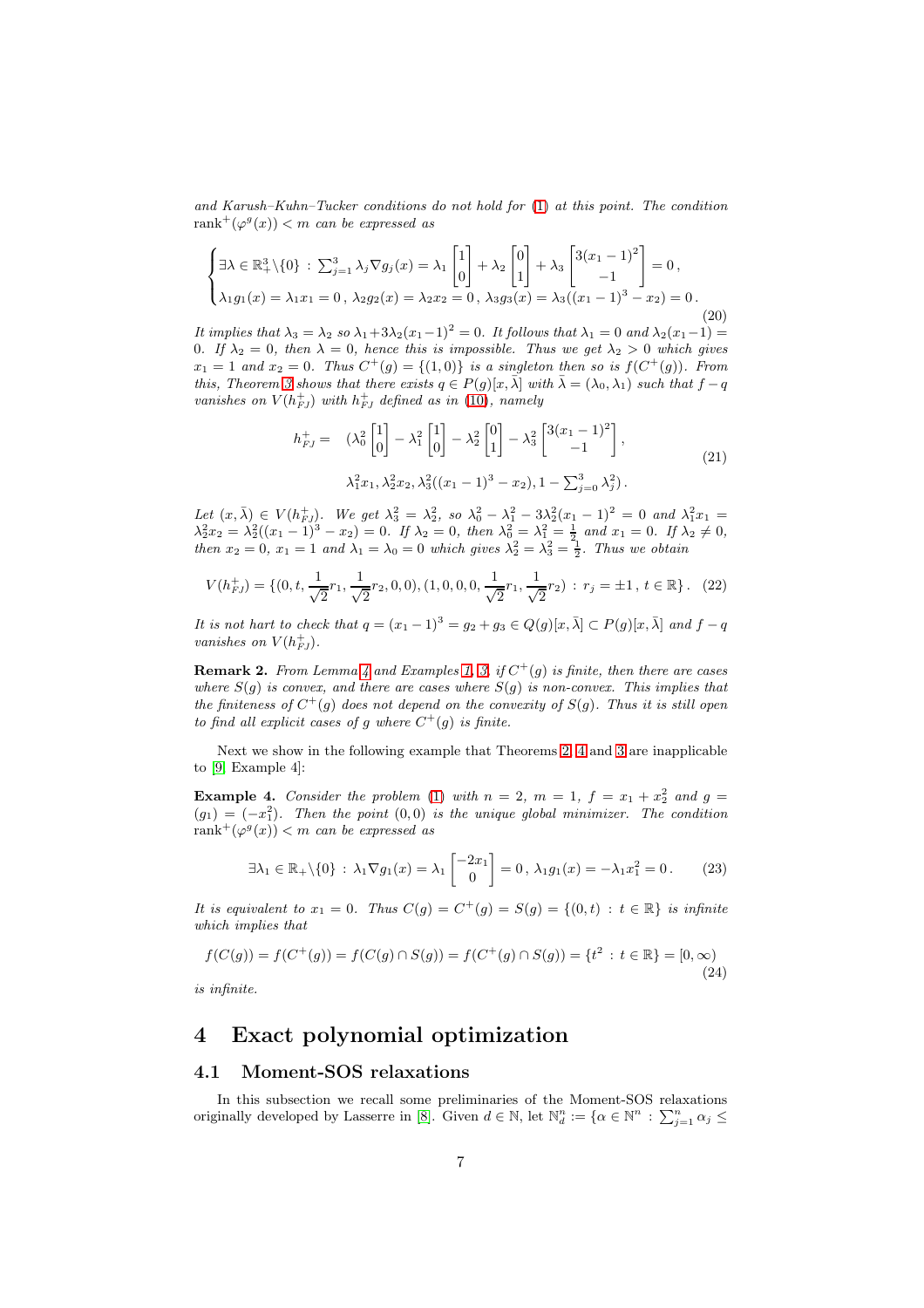d}. Given  $d \in \mathbb{N}$ , we denote by  $v_d$  the vector of monomials in x of degree at most d, i.e.,  $v_d = (x^{\alpha})_{\alpha \in \mathbb{N}_d^n}$  with  $x^{\alpha} := x_1^{\alpha_1} \dots x_n^{\alpha_n}$ . For each  $p \in \mathbb{R}[x]_d$ , we write  $p =$  $c(p)^\top v_d = \sum_{\alpha \in \mathbb{N}_d^n} p_\alpha x^\alpha$ , where  $c(p)$  is denoted by the vector of coefficient of p, i.e.,  $c(p) = (p_{\alpha})_{\alpha \in \mathbb{N}_d^n}$  with  $p_{\alpha} \in \mathbb{R}$ . Given  $A \in \mathbb{R}^{r \times r}$  being symmetric, we say that A is positive semidefinite, denoted by  $A \succeq 0$ , if every eigenvalue of A is non-negative.

Given  $y = (y_\alpha)_{\alpha \in \mathbb{N}^n} \subset \mathbb{R}$ , let  $L_y : \mathbb{R}[x] \to \mathbb{R}$  be the Riesz linear functional defined by  $L_y(p) = \sum_{\alpha \in \mathbb{N}^n} p_{\alpha} y_{\alpha}$  for every  $p \in \mathbb{R}[x]$ . Given  $d \in \mathbb{N}$ ,  $p \in \mathbb{R}[x]$ and  $y = (y_\alpha)_{\alpha \in \mathbb{N}^n} \subset \mathbb{R}$ , let  $M_d(y)$  be the moment matrix of order d defined by  $(y_{\alpha+\beta})_{\alpha,\beta\in\mathbb{N}_{d}^{n}}$  and let  $M_{d}(py)$  be the localizing matrix of order d associated with p defined by  $\left(\sum_{\gamma \in \mathbb{N}^n} p_{\gamma} y_{\alpha+\beta+\gamma}\right)_{\alpha,\beta \in \mathbb{N}_d^n}$ .

 $\lim_{m \to \infty} \frac{d}{dx} \left( \sum_{j \in \mathbb{N}} \sum_{i=1}^m f(x_i, y_i) \right)$  for  $d(x_i, y_i)$  be the truncated quadratic module of order d associated with  $g = (g_1, \ldots, g_m)$  defined by

$$
Q_d(g)[x] = \{\sigma_0 + \sum_{j=1}^m \sigma_j g_j : \sigma_j \in \Sigma^2[x], \deg(\sigma_0) \le 2d, \deg(\sigma_j g_j) \le 2d\}.
$$
 (25)

Given  $h_1, \ldots, h_l \in \mathbb{R}[x]$ , let  $I_d(h)$  be the truncated ideal of order d associated with  $h = (h_1, \ldots, h_l)$  defined by

<span id="page-7-0"></span>
$$
I_d(h)[x] = \{ \sum_{j=1}^l \psi_j h_j \, : \, \psi_j \in \mathbb{R}[x], \, \deg(\psi_j h_j) \le 2d \}.
$$
 (26)

Given  $k \in \mathbb{N}$  and  $f, g_1, \ldots, g_m, h_1, \ldots, h_l \in \mathbb{R}[x]$ , consider the following primal-dual semidefinite programs associated with f,  $q = (q_1, \ldots, q_m)$  and  $h = (h_1, \ldots, h_l)$ :

$$
\tau_k(f, g, h) := \inf_{y} L_y(f) \n\text{s.t } M_k(y) \succeq 0, M_{k-d_j}(g_j y) \succeq 0, j = 1, ..., m, \nM_{k-r_t}(h_t y) = 0, t = 1, ..., l, y_0 = 1,
$$
\n(27)

<span id="page-7-1"></span>
$$
\rho_k(f, g, h) := \sup_{\xi, G_j, u_t} \xi
$$
  
s.t  $G_j \ge 0$ ,  

$$
f - \xi = v_k^{\top} G_0 v_k + \sum_{j=1}^m g_j v_{k-d_j}^{\top} G_j v_{k-d_j} + \sum_{t=1}^l h_t u_t^{\top} v_{2rt}
$$
, (28)

where  $d_i = \lceil \deg(q_i)/2 \rceil$  and  $r_t = \lceil \deg(h_t)/2 \rceil$ . Using [\[9,](#page-10-6) Lemma 15], we obtain

$$
\rho_k(f, g, h) := \sup_{\xi \in \mathbb{R}} \{ \xi : f - \xi \in Q_k(g)[x] + I_k(h)[x] \}.
$$
 (29)

Primal-dual semidefinite programs [\(27\)](#page-7-0)-[\(28\)](#page-7-1) is known as the Moment-SOS relaxations of order k for problem

<span id="page-7-3"></span><span id="page-7-2"></span>
$$
\bar{f}^{\star} := \inf_{x \in S(g) \cap V(h)} f(x).
$$
\n(30)

We state in the following lemma some recent results involving the Moment-SOS relaxations:

<span id="page-7-4"></span>**Lemma 6.** Let  $f, g_1, \ldots, g_m, h_1, \ldots, h_l \in \mathbb{R}[x]$ . Let  $\bar{f}^*$  be as in [\(30\)](#page-7-2) with  $g =$  $(g_1, \ldots, g_m)$  and  $h = (h_1, \ldots, h_l)$ . Then the following statements hold:

- 1. For every  $k \in \mathbb{N}$ ,  $\tau_k(f, g, h) \leq \tau_{k+1}(f, g, h)$  and  $\rho_k(f, g, h) \leq \rho_{k+1}(f, g, h)$ .
- 2. For every  $k \in \mathbb{N}$ ,  $\rho_k(f, g, h) \leq \tau_k(f, g, h) \leq \overline{f}^{\star}$ .
- 3. If  $S(q) \cap V(h)$  has non-empty interior, for  $k \in \mathbb{N}$  sufficient large, the Slater condition holds for the Moment relaxation [\(27\)](#page-7-0) of order k.
- 4. If  $S(g) \cap V(h)$  satisfies the Archimedean condition,  $\rho_k(f, g, h) \to \bar{f}^*$  as  $k \to \infty$ .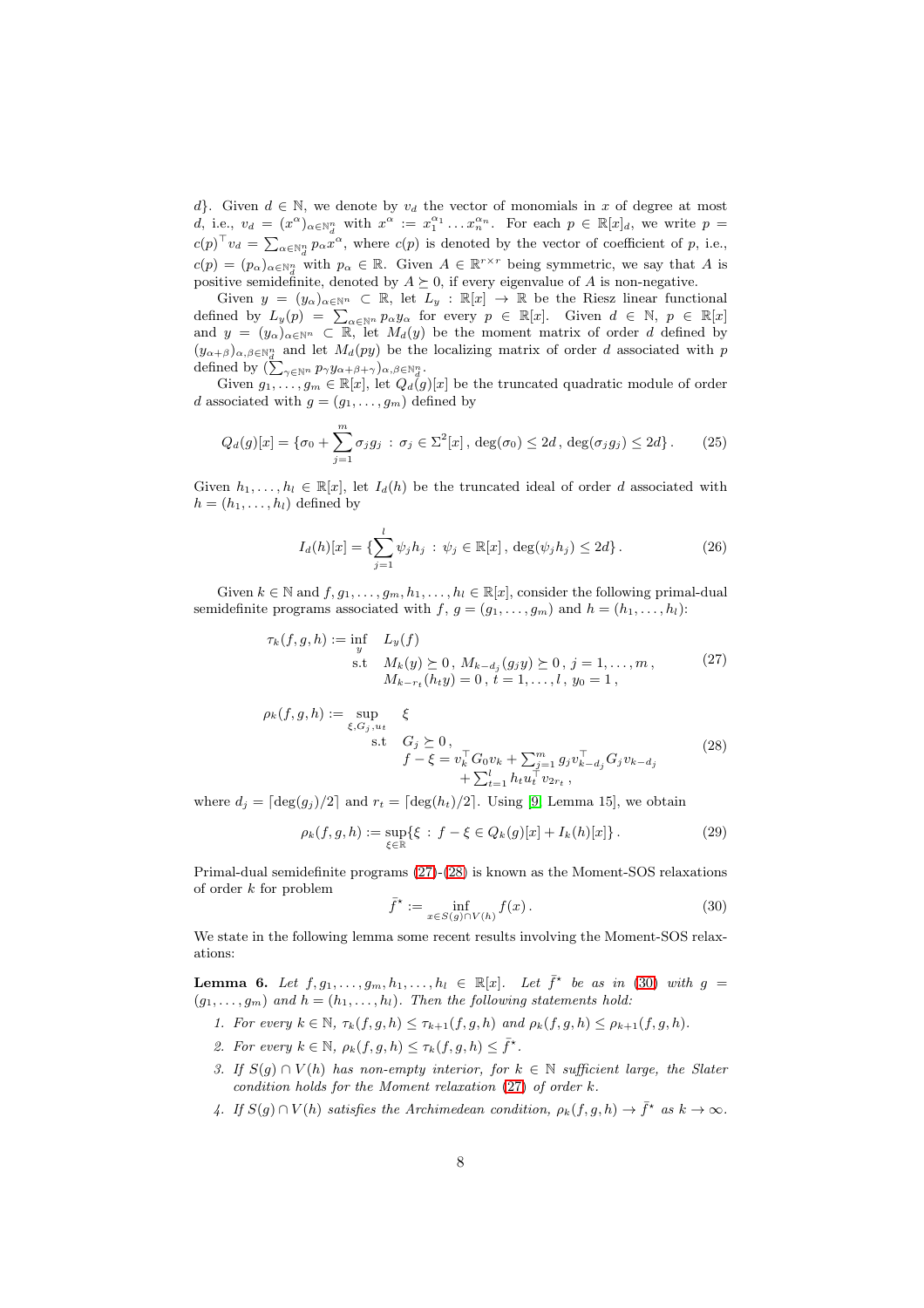- 5. If there exists  $R > 0$  such that  $g_m + h_l = R x_1^2 \cdots x_n^2$ , for  $k \in \mathbb{N}$  sufficient large, the Slater condition holds for the SOS relaxation [\(28\)](#page-7-1) of order k.
- 6. If there exists  $q \in Q(g)[x]$  such that  $f \overline{f^*} q$  vanishes on  $V(h)$ , then there exists  $k \in \mathbb{N}$  such that  $\rho_k(f, g, h) = \overline{f}^*$ .
- 7. If there exists  $q \in P(g)[x]$  such that  $f \overline{f}^* q$  vanishes on  $V(h) \cap S(g)$ , then there exists  $k \in \mathbb{N}$  such that  $\rho_k(f, \Pi g, h) = \bar{f}^*$ .

Proof. The proof of the first six statements can be found in [\[9,](#page-10-6) Lemma 16]. The final statement is proved similarly to the fifth statement. It is sketched as follows: Let  $u = f - \overline{f^*} - q$ . By assumption, we get  $u = 0$  on  $S(g) \cap V(h)$ . From this, Krivine–Stengle's Nichtnegativstellensätz [\[7\]](#page-10-2) say that there exist a positive integer r and  $w \in P(g)[x]$  such that  $u^{2r} + w \in I(h)$ . Let  $c = \frac{1}{2r}$ . Then it holds that  $1 + t + ct^{2r} \in \Sigma^2[t]$ . Thus for all  $\varepsilon > 0$ , we have

$$
f - \bar{f}^* + \varepsilon = q + \varepsilon \left(1 + \frac{u}{\varepsilon} + c\left(\frac{u}{\varepsilon}\right)^{2r}\right) - c\varepsilon^{1 - 2r} (u^{2r} + w) + c\varepsilon^{1 - 2r} \sigma \in P(g)[x] + I(h)[x]. \tag{31}
$$

Moreover, the degree of the right hand side has an upper bound independent from  $\varepsilon$ . This implies that there exists  $k \in \mathbb{N}$  such that for all  $\varepsilon > 0$ ,  $f - \bar{f}^* + \varepsilon \in P_k(g)[x] +$  $I_k(h)[x]$ . Then we for all  $\varepsilon > 0$ ,  $\bar{f}^* - \varepsilon$  is a feasible solution of [\(29\)](#page-7-3) of the value  $\rho_k(f, \Pi g, h)$ . It gives  $\rho_k(f, \Pi g, h) \geq \bar{f}^* - \varepsilon$ , for all  $\varepsilon > 0$ , and, in consequence, we get  $\rho_k(f, \Pi g, h) \geq \bar{f}^{\star}$ . Using the third statement, we obtain that  $\rho_k(f, \Pi g, h) = \bar{f}^{\star}$ , yielding the final statement.

**Remark 3.** In Lemma [6,](#page-7-4) if  $m \geq 2$  and there exists  $q \in Q(g)[x]$  such that  $f - \overline{f}^* - q$ vanishes on  $V(h) \cap S(g)$ , we are not sure that  $\rho_k(f, g, h) = \tilde{f}^{\star}$  for some  $k \in \mathbb{N}$ .

As a consequence of Lemma [1,](#page-1-1) the following lemma is obtained:

**Lemma 7.** Let  $f, g_1, \ldots, g_m \in \mathbb{R}[x]$ . Let  $f^*$  be as in problem [\(1\)](#page-1-0) with  $g = (g_1, \ldots, g_m)$ . Let  $h_{FJ}^+$  be as in [\(10\)](#page-2-3). If problem [\(1\)](#page-1-0) has a global minimizer, then it holds that

$$
f^* := \min_{x,\bar{\lambda}} f(x)
$$
  
s.t.  $x \in S(g), (x, \bar{\lambda}) \in V(h_{FJ}^+).$  (32)

We present in the following two theorems the main application of Theorems [1,](#page-2-5) [2,](#page-2-1) [3](#page-2-2) and [4](#page-3-1) to polynomial optimization:

<span id="page-8-0"></span>**Theorem 5.** Let  $f, g_1, \ldots, g_m \in \mathbb{R}[x]$ . Let  $f^*$  be as in problem [\(1\)](#page-1-0) with  $g = (g_1, \ldots, g_m)$ . Let  $h_{FJ}$  be as in [\(9\)](#page-2-0) and  $h_{FJ}^+$  be as in [\(10\)](#page-2-3). Assume that problem [\(1\)](#page-1-0) has at least one global minimizer. Let  $\Pi$ q be as in [\(5\)](#page-1-2). Then the following statements hold:

- 1. If  $f(C(g) \cap S(g))$  is finite, there exists  $k \in \mathbb{N}$  such that  $\rho_k(f, \Pi g, h_{FJ}) = f^*$ .
- 2. If  $f(C^+(g) \cap S(g))$  is finite, there exists  $k \in \mathbb{N}$  such that  $\rho_k(f, \Pi g, h_{FJ}^+) = f^*$ .

**Remark 4.** Since  $C^+(g) \cap S(g) \subset C^+(g)$ , the second statement of Theorem [5](#page-8-0) holds if  $f(C^+(g))$  is finite.

The proof of Theorem [5,](#page-8-0) which relies on Theorems [2,](#page-2-1) [4](#page-3-1) and the final statement of Lemma [6,](#page-7-4) is similar to the one of [\[9,](#page-10-6) Theorem 3].

<span id="page-8-1"></span>**Theorem 6.** Let  $f, g_1, \ldots, g_m \in \mathbb{R}[x]$ . Let  $f^*$  be as in problem [\(1\)](#page-1-0) with  $g = (g_1, \ldots, g_m)$ . Let  $h_{FJ}$  be as in [\(9\)](#page-2-0) and  $h_{FJ}^+$  be as in [\(10\)](#page-2-3). Assume that problem [\(1\)](#page-1-0) has at least one global minimizer and  $S(g)$  satisfies the Archimedean condition. Then the following statements hold:

1. If  $f(C(g))$  is finite, there exists  $k \in \mathbb{N}$  such that  $\rho_k(f, g, h_{FJ}) = f^*$ .

2. If  $f(C^+(g))$  is finite, there exists  $k \in \mathbb{N}$  such that  $\rho_k(f, g, h_{FJ}^+) = f^*$ .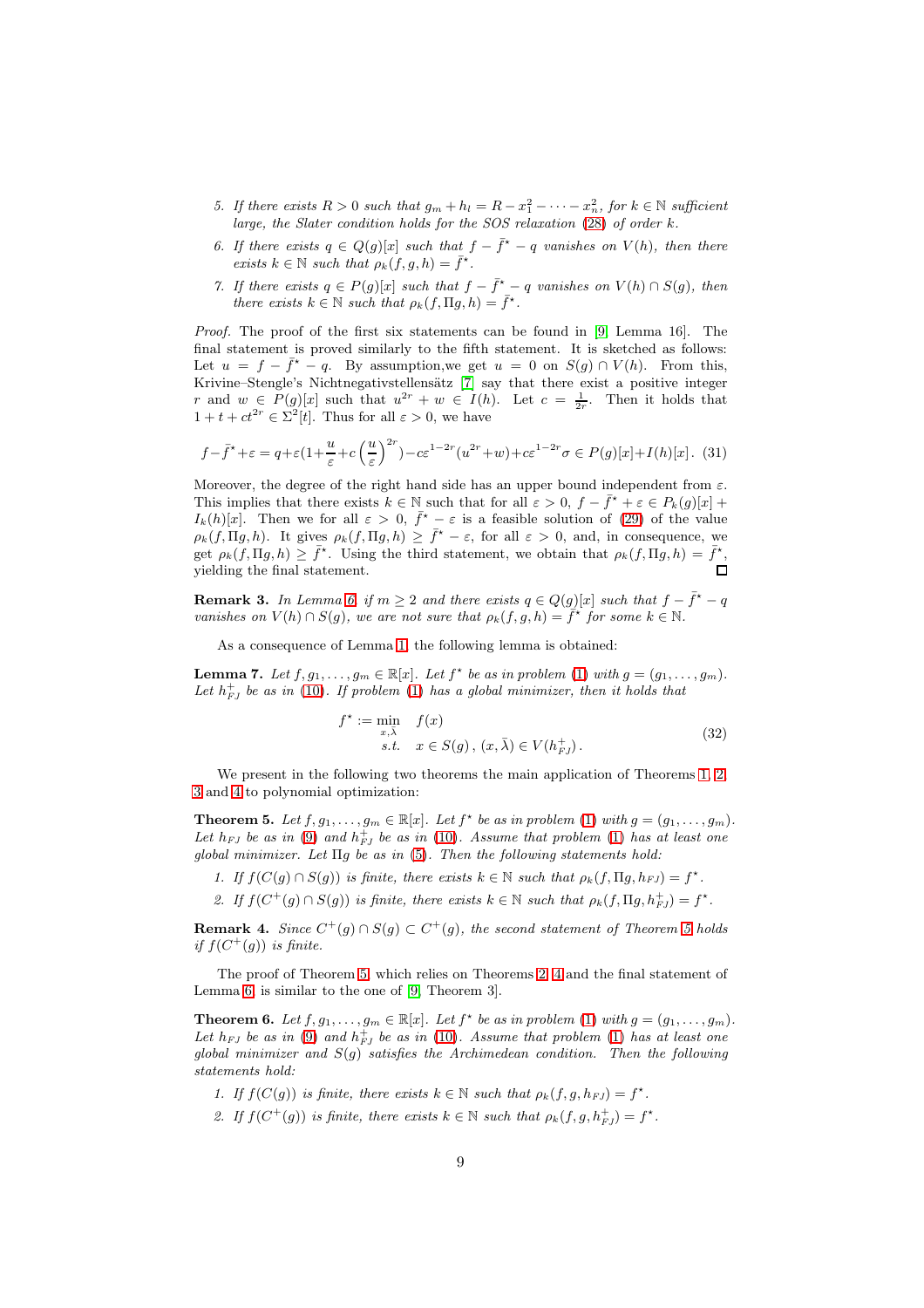Furthermore, if these exists  $R > 0$  such that  $g_m = R - x_1^2 - \cdots - x_n^2$ , for  $k \in \mathbb{N}$  sufficient large, the Slater condition holds for the SOS relaxation [\(28\)](#page-7-1) of order k with  $h = h_{FJ}$ or  $h = h_{FJ}^+$ .

The proof of Theorem [6,](#page-8-1) which relies on Theorems [1](#page-2-5) and [3](#page-2-2) together with the fifth and sixth statements of Lemma [6,](#page-7-4) is similar to the one of [\[9,](#page-10-6) Theorem 3].

Combining Lemma [5](#page-5-0) and the sixth statement of Lemma [6,](#page-7-4) we obtain the following corollary:

**Corollary 1.** Let  $f, g_1, \ldots, g_m \in \mathbb{R}[x]$ . Let  $f^*$  be as in problem [\(1\)](#page-1-0) with  $g = (g_1, \ldots, g_m)$ . Let  $h_{FJ}^+$  be as in [\(10\)](#page-2-3). Assume that problem [\(1\)](#page-1-0) has at least one global minimizer, each  $g_j$  is concave and  $S(g)$  has nonempty interior. Then  $S(g)$  is convex and there exists  $k \in \mathbb{N}$  such that  $\rho_k(f, \Pi g, h_{FJ}^+) = f^*$  with  $\Pi g$  being defined as in [\(5\)](#page-1-2). Moreover, if  $S(g)$ satisfies the Archimedean condition, there exists  $k \in \mathbb{N}$  such that  $\rho_k(f, g, h_{FJ}^+) = f^*$ .

#### <span id="page-9-0"></span>4.2 Numerical examples

In this subsection we report numerical results obtained by solving the SOS relaxations of the values  $\rho_k(f, g, 0)$  and  $\rho_k(f, g, h_{FJ})$  for problem [\(1\)](#page-1-0), where  $h_{FJ}$  is defined as in [\(9\)](#page-2-0). The first one is the standard semidefinite program in [\[8\]](#page-10-3) while the second one is the semidefinite program modeled by our method in this paper. We indicate the data of each semidefinite program, namely "value", "time" and "size" correspond to the numerical value of the optimal value of the semidefinite program, the running time in seconds to obtain this numerical value and the size of the semidefinite program, respectively. Here the size of the semidefinite program includes the largest matrix size, the number of affine constraints, the number of scalar variables and the number of matrix variables.

The experiments are performed in Julia 1.3.1 with the softwares TSSOS [\[24\]](#page-11-5) and Mosek 9.1 [\[13\]](#page-10-7). We use a desktop computer with an  $Intel(R)$  Core(TM) i7-8665U CPU  $@ 1.9 \text{GHz} \times 8 \text{ and } 31.2 \text{ GB of RAM}.$ 

Our test problem is taken from Example [3,](#page-5-2) namely  $n = 2$ ,  $m = 3$ ,  $f = x_1 - 1$  and  $g = (g_1, g_2, g_3) = (x_1, x_2, (x_1 - 1)^3 - x_2)$ . It is clear that  $f^* = 0$  which is attained at the unique global minimizer  $(1, 0)$  for problem  $(1)$ . Moreover, the Karush–Kuhn– Tucker conditions do not hold at this minimizer. By using [\[16,](#page-11-0) Proposition 3.4], we get  $\rho_k(f, g, 0) < f^*$  for all  $k \in \mathbb{N}$ . As shown in Example [3,](#page-5-2) there exists  $q \in Q(g)[x, \overline{\lambda}]$ and  $f - q$  vanishes on  $V(h_{\text{FJ}}^+)$ . From this, the sixth statement of Theorem [6](#page-7-4) yields that  $\rho_d(f,g,h_{\text{FJ}}^+) = f^*$  for some  $d \in \mathbb{N}$ . Thus we obtain  $\rho_k(f,g,0) < f^* = \rho_d(f,g,h_{\text{FJ}}^+)$ , for all  $k \in \mathbb{N}$ . Since  $h_{\text{FJ}}^+$  has sign symmetry at  $\overline{\lambda}$ , we use TSSOS to exploit this structure when computing  $\rho_k(f, g, h_{\text{FJ}}^{\dagger}).$ 

We display the numerical results in Table [1.](#page-10-8) It shows that the numerical value −0.00822 of  $\rho_5(f, g, h_{\text{FJ}}^+)$  is the best lower bound on  $f^*$ . It takes around 2 seconds to obtain this numerical value. It is worth pointing out that the standard SOS relaxations of the values  $\rho_k(f, g, 0)$  and  $\rho_k(f, (g, b), 0)$  cannot reach the bound  $-0.00822$  in less than 3 seconds in spite of using the additional ball constraint  $b = 2 - x_1^2 - x_2^2$ . Another observation is that the size of the SOS relaxations of the value  $\rho_k(f, g, h_{\rm FJ}^+)$  grows faster than the ones of the values  $\rho_k(f,g,0)$  and  $\rho_k(f,(g,b),0)$  when k increases and even when the sparsity is exploited.

Acknowledgements. The author was supported by the MESRI funding from ED-MITT.

### References

[1] J. Bochnak, M. Coste, and M.-F. Roy. Real algebraic geometry, volume 36. Springer Science & Business Media, 2013.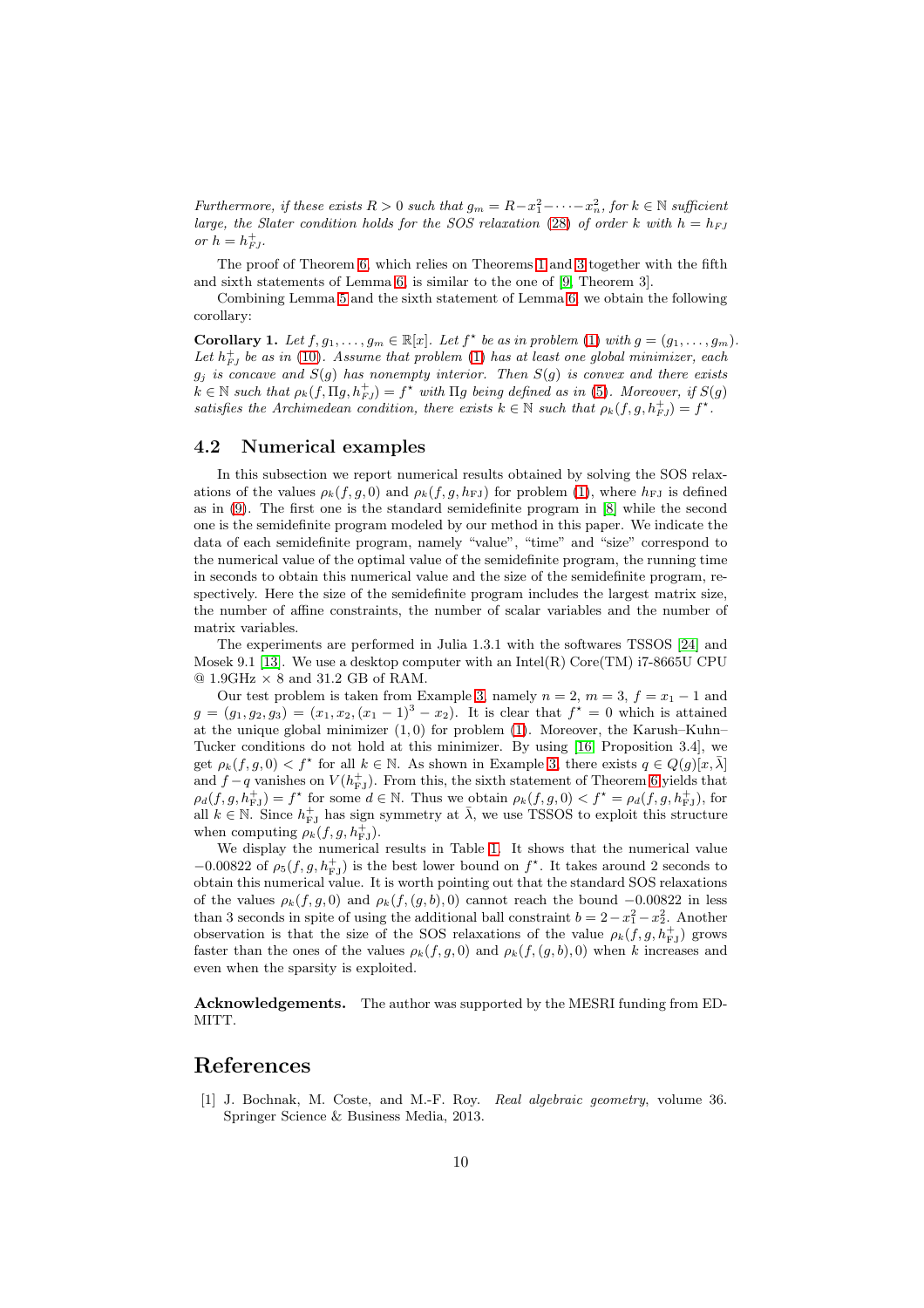<span id="page-10-8"></span>Table 1: Lower bounds on  $f^* = 0$ 

| $\rho_k(f,g,h_{{\rm FJ}}^+)$ |            |      |                       |  |  |  |
|------------------------------|------------|------|-----------------------|--|--|--|
| k.                           | value      | time | size                  |  |  |  |
| 3                            | $-0.38154$ | 0.09 | (21, 186, 216, 19)    |  |  |  |
| $\overline{4}$               | $-0.01199$ | 0.38 | (42, 476, 1056, 54)   |  |  |  |
| 5                            | $-0.00822$ | 2.07 | (84, 1110, 4393, 100) |  |  |  |
| $\rho_k(f,g,0)$              |            |      |                       |  |  |  |
| k.                           | value      | time | size                  |  |  |  |
| 13                           | $-0.02419$ | 1.27 | (105, 378, 1, 4)      |  |  |  |
| 14                           | $-0.02254$ | 2.08 | (120, 435, 1, 4)      |  |  |  |
| 15                           | $-0.02254$ | 3.13 | (136, 496, 1, 4)      |  |  |  |
| (b), 0)<br>$\rho_k(f, (g,$   |            |      |                       |  |  |  |
| k.                           | value      | time | size                  |  |  |  |
| 13                           | $-0.01490$ | 1.68 | (105, 378, 1.5)       |  |  |  |
| 14                           | $-0.01305$ | 2.43 | (120, 435, 1, 5)      |  |  |  |
| 15                           | 0.01267    | 3.03 | (136, 496, 1.5)       |  |  |  |

- [2] S. Boyd and L. Vandenberghe. Convex optimization. Cambridge university press, 2004.
- [3] M. A. Bucero and B. Mourrain. Exact relaxation for polynomial optimization on semi-algebraic sets. arXiv preprint arXiv:1307.6426, 2013.
- <span id="page-10-0"></span>[4] J. Demmel, J. Nie, and V. Powers. Representations of positive polynomials on noncompact semialgebraic sets via KKT ideals. Journal of pure and applied algebra, 209(1):189–200, 2007.
- <span id="page-10-1"></span>[5] D. Hilbert. Uber die Darstellung Definiter Formen als Summe von Formen- ¨ quadraten. Mathematische Annalen, 32(3):342–350, 1888.
- [6] T. Jacobi and A. Prestel. Distinguished representations of strictly positive polynomials. Journal für die Reine und Angewandte Mathematik, 2001.
- <span id="page-10-2"></span>[7] J.-L. Krivine. Anneaux préordonnés. Journal d'analyse mathématique, 12(1):307– 326, 1964.
- <span id="page-10-3"></span>[8] J. B. Lasserre. Global optimization with polynomials and the problem of moments. SIAM Journal on optimization, 11(3):796–817, 2001.
- <span id="page-10-6"></span>[9] N. H. A. Mai. Exact polynomial optimization strengthened with fritz john conditions. arXiv preprint arXiv:2205.04254, 2022.
- [10] N. H. A. Mai, J.-B. Lasserre, V. Magron, and J. Wang. Exploiting constant trace property in large-scale polynomial optimization. arXiv preprint arXiv:2012.08873, 2020.
- <span id="page-10-4"></span>[11] M. Marshall. Representations of non-negative polynomials having finitely many zeros. In Annales de la Faculté des sciences de Toulouse: Mathématiques, volume 15, pages 599–609, 2006.
- <span id="page-10-5"></span>[12] M. Marshall. Representations of non-negative polynomials, degree bounds and applications to optimization. *Canadian Journal of Mathematics*,  $61(1):205-221$ , 2009.
- <span id="page-10-7"></span>[13] A. Mosek. The mosek optimization software. Online at http://www. mosek. com, 54(2-1):5, 2010.
- [14] J. Nie. Discriminants and nonnegative polynomials. Journal of Symbolic Computation, 47(2):167–191, 2012.
- [15] J. Nie. An exact Jacobian SDP relaxation for polynomial optimization. Mathematical Programming, 137(1):225–255, 2013.